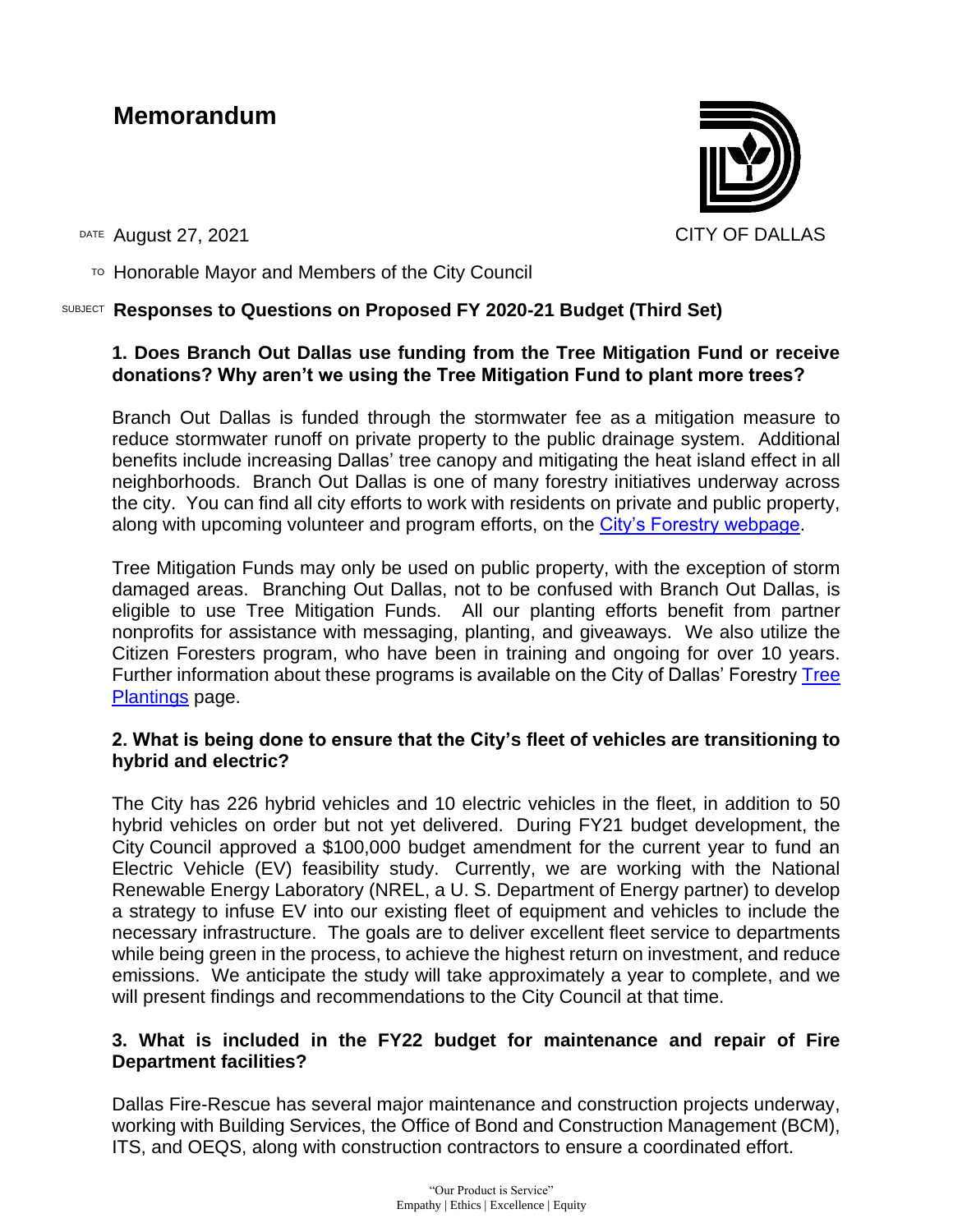#### DATE August 27, 2021

#### SUBJECT **Responses to Questions on Proposed FY 2021-22 Budget (Third Set)**

Of active projects, DFR has \$39.3 million budgeted using monies from the General Fund, General Obligation bonds, and Certificates of Obligation, and will add an additional \$2.6 million in new appropriations for FY22. The \$2.6 million in FY22 includes \$639,000 in reprogrammed CIP dollars to acquire new generators for stations. In addition, DFR will have fully spent the \$1.5 million in one-time funding received in FY21 to complete facility improvements.

|                                                         | <b>Current Budget</b> | <b>Spent or</b><br><b>Committed</b> | <b>Currently</b><br>Remaining | <b>New FY22</b><br><b>Appropriation</b> |
|---------------------------------------------------------|-----------------------|-------------------------------------|-------------------------------|-----------------------------------------|
| 2006 Bonds                                              | \$784,783             | \$784,783                           | \$                            | S                                       |
| <b>Future Fire Station</b><br>Jim Miller/Loop 12-W627   | 500,000               | 500,000                             |                               |                                         |
| <b>Future Fire Station</b><br>Jim Miller/Loop 12-VG31   | 284,783               | 284,783                             |                               |                                         |
| 2017 Bonds                                              | \$21,018,243          | \$18,358,292                        | \$2,659,951                   | \$2,009,745                             |
| Fire Station #46                                        | 6,775,492             | 5,700,877                           | 1,074,615                     |                                         |
| Fire Station #53                                        | 3,358                 | 3,358                               |                               | 81,642                                  |
| Fire Station #05                                        | 45,000                | 199                                 | 44,801                        |                                         |
| Fire Station #09                                        | 63,000                | 61,207                              | 1,793                         |                                         |
| Fire Station #1                                         | 3,024                 | 3,024                               |                               | 81,975                                  |
| Fire Station #11                                        | 3,493                 | 3,493                               |                               | 81,508                                  |
| Fire Station #11B                                       | 3,678                 | 3,678                               |                               | 97,322                                  |
| Fire Station #21                                        | 2,699                 | 2,699                               |                               | 82,301                                  |
| Fire Station #24                                        | 3,083                 | 3,083                               |                               | 88,917                                  |
| Fire Station #36                                        | 6,777,138             | 6,646,232                           | 130,906                       | 1,496,081                               |
| Fire Station #45                                        | 3,412                 | 3,412                               |                               |                                         |
| Fire Station #5                                         | 85,000                |                                     | 85,000                        |                                         |
| Fire Station #52                                        | 85,000                | 3,532                               | 81,468                        |                                         |
| Fire Station #53                                        | 74,000                | 2,890                               | 71,110                        |                                         |
| Fire Station 19<br>Replacement                          | 475,650               |                                     | 475,650                       |                                         |
| <b>Future Fire Station</b><br>Jim Miller/Loop 12 - VG31 | 6,615,217             | 5,920,609                           | 694,608                       |                                         |
| <b>Certificate of</b><br><b>Obligations</b>             | \$16,000,000          | \$1,594,807                         | \$14,405,193                  | \$                                      |
| Fire Station 19<br>Replacement                          | 7,000,000             | 766,049                             | 6,233,951                     |                                         |
| Fire Station 41<br>Replacement                          | 7,000,000             | 550,442                             | 6,449,558                     |                                         |
| <b>Fire Station Temporary</b><br>Facilities 19 & 41     | 2,000,000             | 278,316                             | 1,721,684                     |                                         |
| 2006 Bonds                                              | \$                    | \$                                  | \$                            | \$638,715                               |
| Fire Station Improvements -<br>Generators               |                       |                                     |                               | 638,715                                 |
| <b>General Fund</b>                                     | \$1,500,000           | \$1,184,678                         | \$315,322                     | \$                                      |
| Maintenance of DFR<br><b>Facilities</b>                 | 1,500,000             | 1,184,678                           | 315,322                       |                                         |
|                                                         |                       |                                     |                               |                                         |
| <b>Total</b>                                            | \$39,303,026          | \$20,737,882                        | \$17,065,144                  | \$2,648,461                             |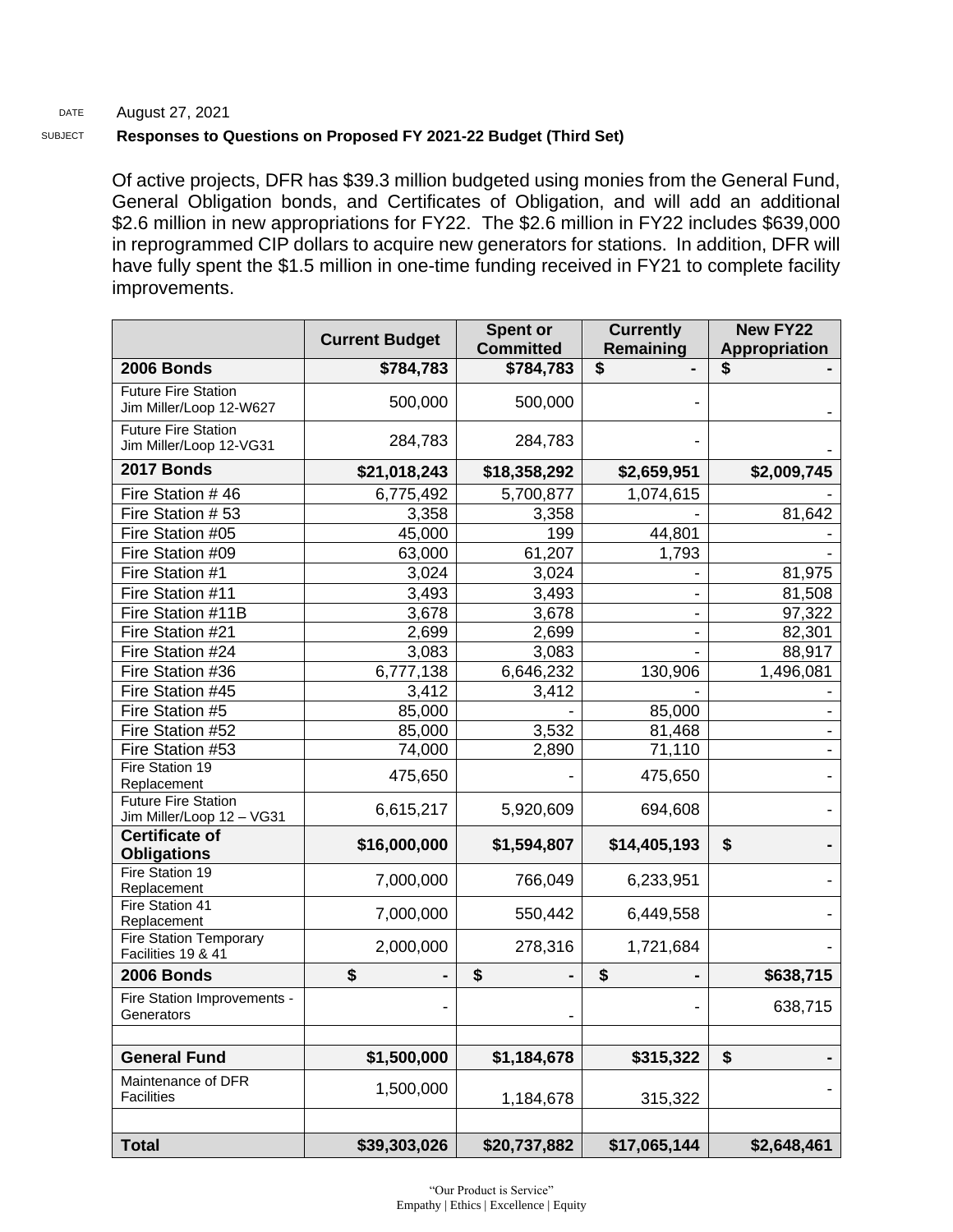Finally, the proposed ARPA allocation to Building Services for facility retrofits will be used for HVAC improvements at City facilities, including DFR facilities. Projects and allocations are currently under development.

# **4. What is the full cost for a City Marshal including equipment?**

The ongoing salary and benefit cost for a Marshal is \$72,840. Additional one-time costs include vehicle (\$44,000), uniform, gun, taser, and body camera (\$8,035). Personnel cost plus one-time equipment cost is \$124,875.

# **5. What is staff's explanation for only doubling the number of RIGHTCare teams – is that based on current call volume, or is there some question about the efficacy of the program?**

This year, we increased the number of RIGHTCare teams from one to five, which meant the number of calls they could answer increased to over 700 per month. Call volume is about 13,000 calls per year. To answer all calls, we are doubling the number of teams to 10 teams and operating 24 hours per day. We will continue to monitor call volume and calibrate the number of teams and funding as necessary in future years.

# **6. If FEMA will pay for COVID testing, vaccination, and other related expenses, why are we allocating any funds from ARPA for this purpose?**

While we will apply for reimbursement of testing and vaccine related expenses, there is no guarantee that all expenses will be reimbursed. As we receive reimbursements, the City Manager will propose reallocation of ARPA funds that become available.

The timeline to apply for FEMA reimbursement has just been extended through December 31, 2021, though we will strive to complete all submissions by the original deadline of October 31, 2021. To date, Office of Emergency Management (OEM) has submitted \$5.6 million in testing and facility decontamination costs, of which \$1.9 million in mobile testing has been denied and appealed. FEMA has until September 16, 2021 to respond. The next planned submission of \$2.6 million non-congregate sheltering costs will be Friday, August 27, 2021.

# **7. What is the additional cost to increase police officer hiring from 250 to 275 in both FY22 and FY23?**

The City Manager's proposed budget for the Dallas Police Department includes the maximum number of hires that we can schedule for the police academy and provide the appropriate level of field training in FY22. However, to answer the question, the average full-year cost of a police recruit is approximately \$91,000. Therefore, the full-year funding requirement for 25 recruits would be \$2.3 million.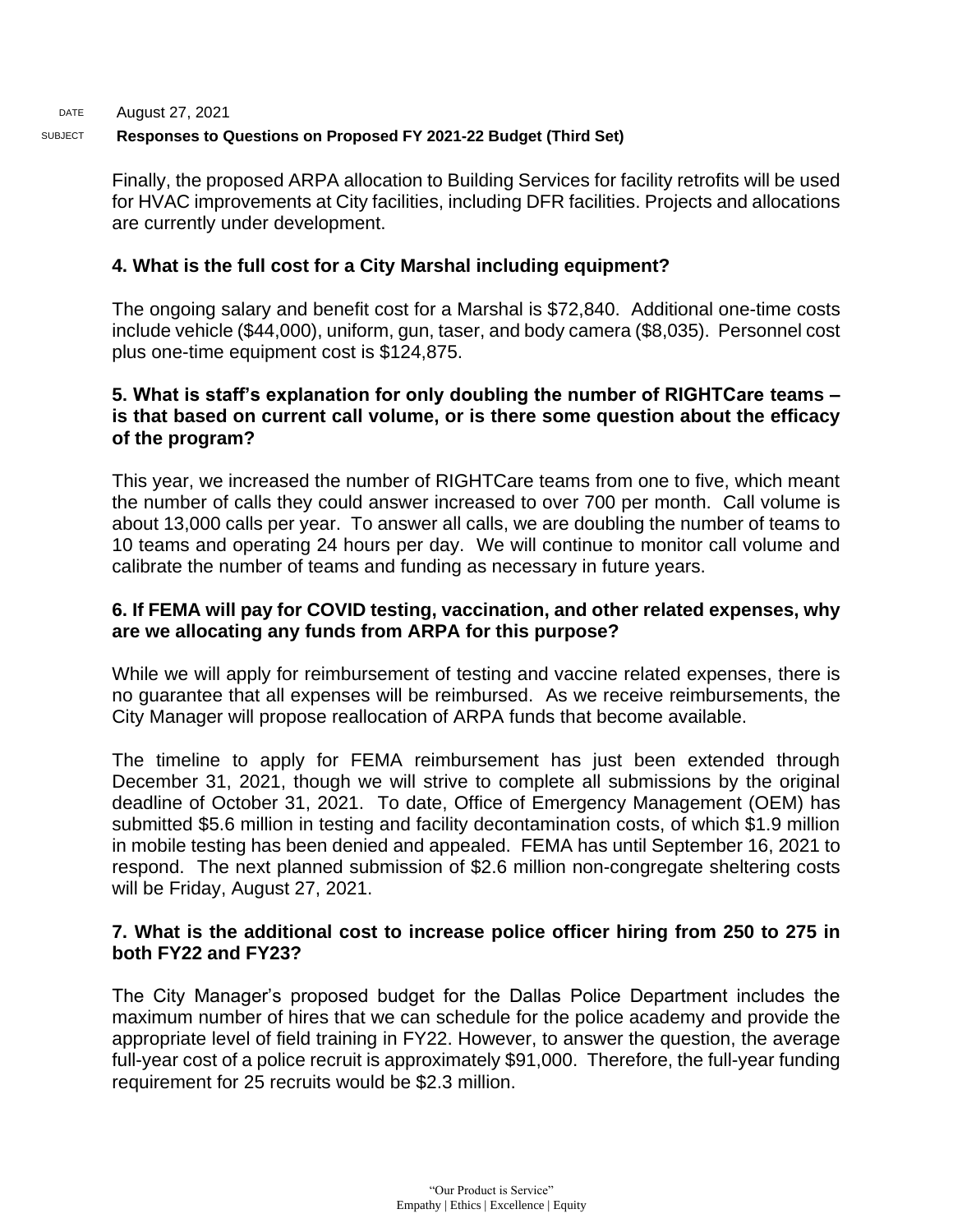### **8. Provide a comparison of the previous and new pay in the Dallas 911 call center with other 911 centers both in the region and best practice across the country.**

In many other cities, the responsibilities of call taker and dispatcher are combined into a single position. In some cases, the distinction between "Call Taker" and "Senior Call Taker" is not one of position/title but steps within the positions, similar to sworn Police and Fire officers in Dallas.

The data below is compiled from official pay schedules posted by the respective cities' Human Resources departments. The data for Dallas reflects the previous and newly-enacted pay schedules (effective August 11, 2021).



In Dallas, Call Taker Trainees are currently hired at a starting salary of \$40,658. Upon completion of their training, their pay is increased to \$43,845. In addition to their base pay, DPD Call Takers receive \$150/month after completing their basic Texas Commission on Law Enforcement (TCOLE) certification. In the comparison cities for which information could be confirmed, such certification pay is not typically offered until the intermediate TCOLE certification.

\* Denotes cities that also offer TCOLE certification pay

# **9. Explain the FY21 and FY22 planned hiring with DPD compared to what is included in the FY22 proposed budget and FY23 planned budget.**

The FY21 Adopted budget assumed attrition of 204 officers, and hiring of 150 recruits, for a net decrease in sworn strength of 54 officers. The FY21 class schedule was recently adjusted, resulting in the hiring of 165 recruits, 15 more than originally planned. The FY22 Proposed and FY23 Planned budgets still assume an attrition rate of 205 officers per year, but increase hiring to 250 recruits per year, for a net increase in sworn strength of 45 officers per year.

| <b>Original Plan</b> | <b>Begin</b> | <b>Hire</b> | <b>Attrit</b> | End   |
|----------------------|--------------|-------------|---------------|-------|
| <b>FY21</b>          | 3,149        | 150         | 204           | 3,095 |
| <b>FY22</b>          | 3,095        | 150         | 205           | 3,040 |
| <b>FY23</b>          | 3,040        | 150         | 205           | 2,985 |

| <b>Proposed/Planned</b> | Begin   Hire   Attrit   End |     |     |       |
|-------------------------|-----------------------------|-----|-----|-------|
| l FY21                  | 3,149                       | 165 | 204 | 3,110 |
| l FY22                  | 3,110                       | 250 | 205 | 3,155 |
| l FY23                  | 3,155                       | 250 | 205 | 3,200 |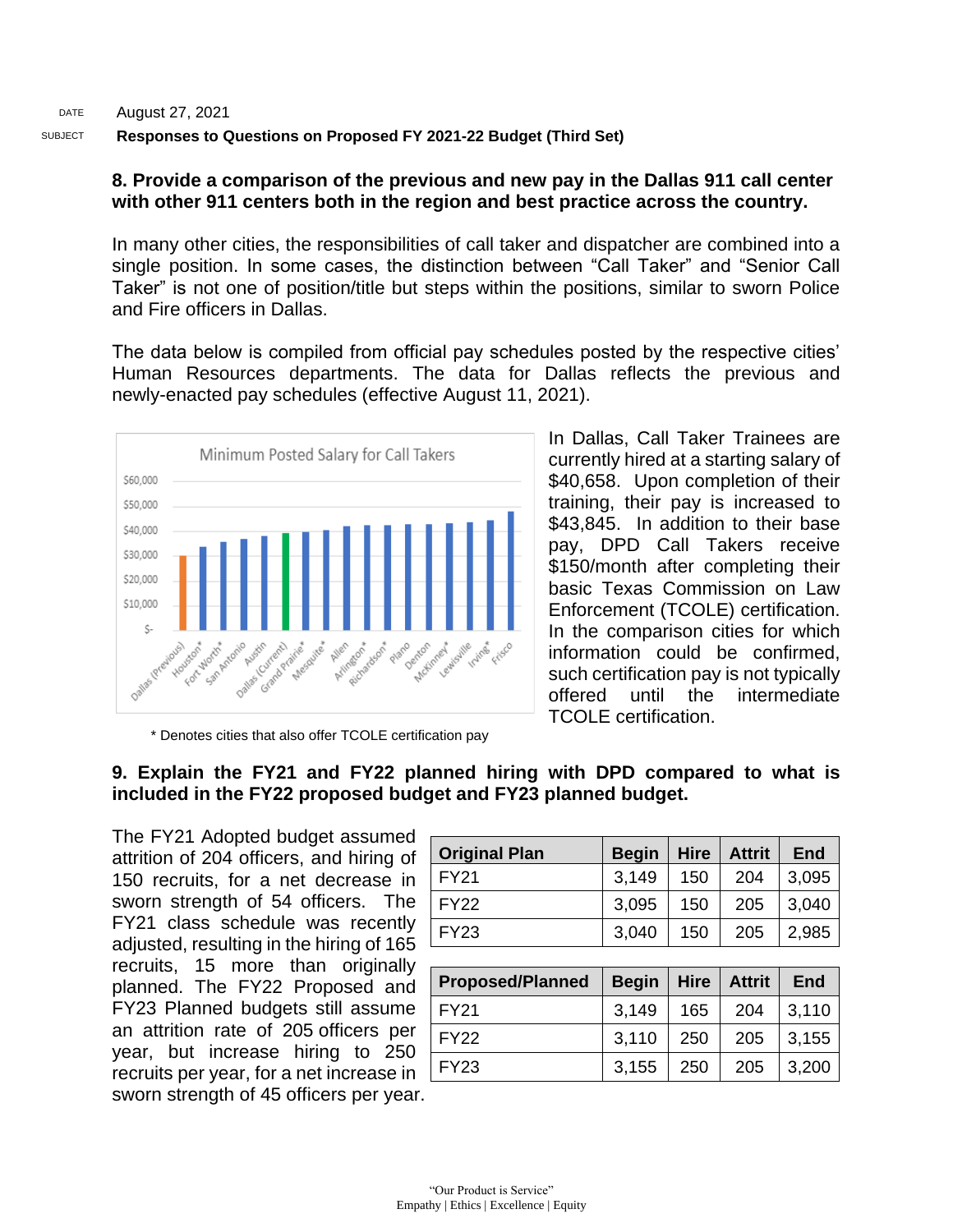# **10. Why do we pay for DISD school crossing guards?**

Per Texas Local Government Code Chapter 343, municipalities with a population greater than 850,000 are responsible for school crossing guards.

# **11. Are we paying for anything for other ISD's?**

The City provides school crossing guard services to all school districts located within the City of Dallas which include: Dallas ISD, Duncanville ISD, Highland Park ISD, Mesquite ISD, Plano ISD, Richardson ISD, Charter, and parochial schools.

### **12. Does Dallas pay for Student Resource Officers (SROs) for any Richardson Independent School District (RISD) schools?**

Yes. RISD is the only school district with which Dallas has this arrangement; Dallas does not participate in the SRO program in any other school districts. The table below shows the cost sharing arrangement between RISD and the City. The City pays for two officers' salaries, benefits, FICA, and pension while working as SROs, and these funds come from the DPD budget. RISD pays for eight officers' salaries, benefits, FICA, and pension, plus

any program overtime for all officers, including the two paid for by the City. The RISD reimbursement is also incorporated into DPD's budget.

|        | <b>City's Cost</b> | <b>RISD Cost</b> |
|--------|--------------------|------------------|
| FY 21  | 220,557            | 960,415          |
| FY 22. | 222.355            | 970.348          |

### **14. Provide data by council district and zip code about which areas are most impacted by evictions.**

The Child Poverty Action Lab (CPAL), in collaboration with Dallas County, has created an [Eviction Filing Dashboard](https://childpovertyactionlab.org/eviction-dashboard) that is updated weekly. We shared the chart to the right last Friday; it displays Dallas' 10 zip codes with the most evictions since April 1, 2021.

| Zip<br>Code | <b>Total Evictions</b> | Evictions Due to<br>Non-Payment |
|-------------|------------------------|---------------------------------|
| 75243       | 1,784                  | 148                             |
| 75237       | 1,012                  | 876                             |
| 75216       | 867                    | 622                             |
| 75228       | 799                    | 556                             |
| 75231       | 584                    | 466                             |
| 75227       | 549                    | 375                             |
| 75211       | 518                    | 427                             |
| 75224       | 488                    | 384                             |
| 75238       | 479                    | 421                             |
| 75217       | 477                    | 331                             |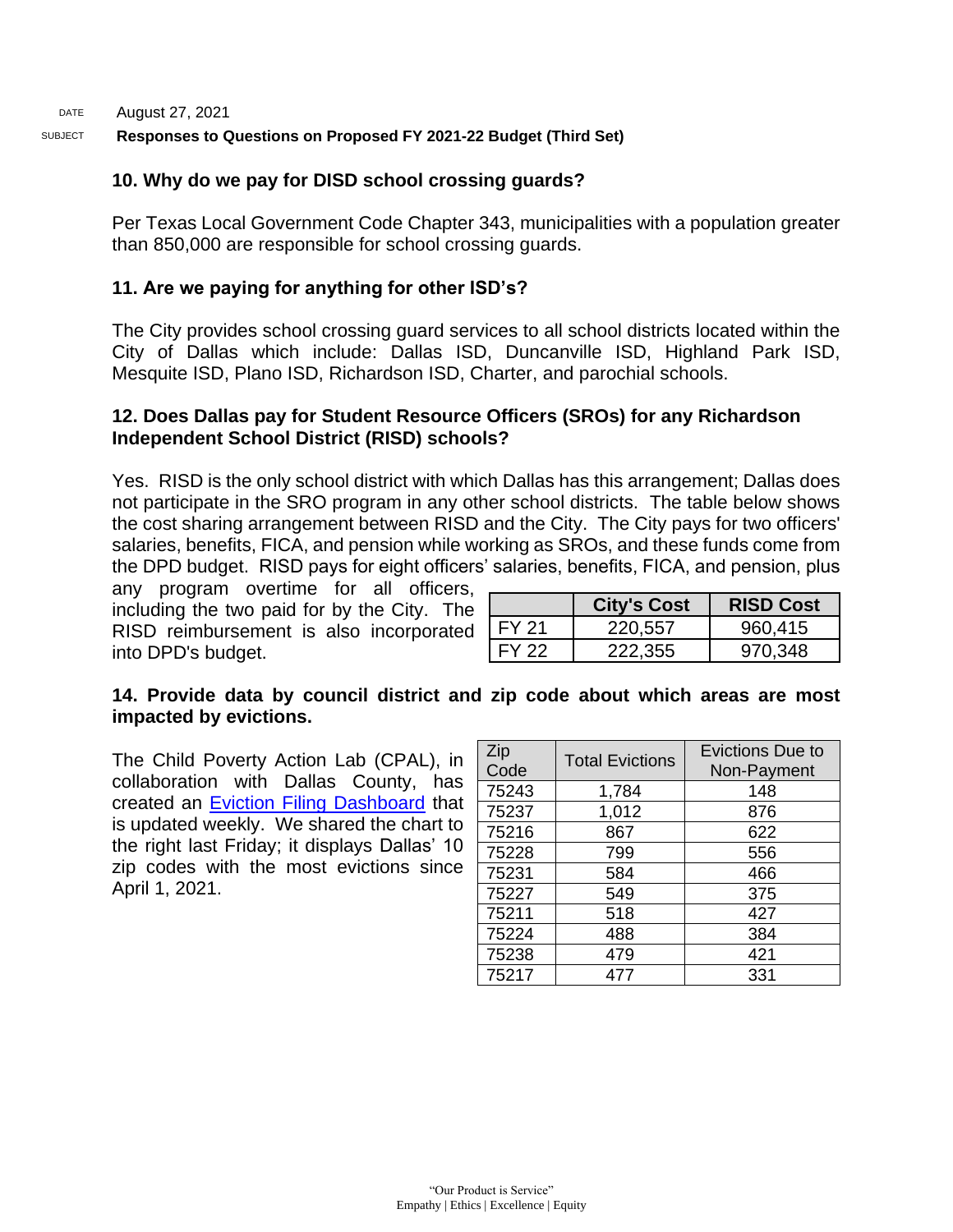#### DATE August 27, 2021

### SUBJECT **Responses to Questions on Proposed FY 2021-22 Budget (Third Set)**



The table below breaks out evictions by council district, from January 1, 2020 through July 31, 2021.

# **15. What is staff's explanation for pulling \$450K from the Office of Homeless Solutions (OHS)?**

Staff takes vacancy adjustments in departments with unfilled positions, which accounts for about half of the reduction in OHS in FY22. However, the number of positions in OHS has not been reduced, and OHS plans to fill its positions in the next year.

The other reductions involve a program which ended, the Dallas Homeless Investments Program, and a small amount removed from a program unable to spend the entire allocation by the expenditure deadline due to COVID. Money for those programs was removed from the OHS budget but funding designated in the General Fund for Homeless Solutions allows the Office to hire additional staff, like a street outreach worker and a contract specialist who will ensure that the Contracts Division maintains adequate staffing to appropriately monitor all existing and incoming contracts, such as those attached to the ARPA HUD Home program. There is also additional funding for encampment cleaning. Finally, OHS is receiving more funding than previously allocated through state and federal grants.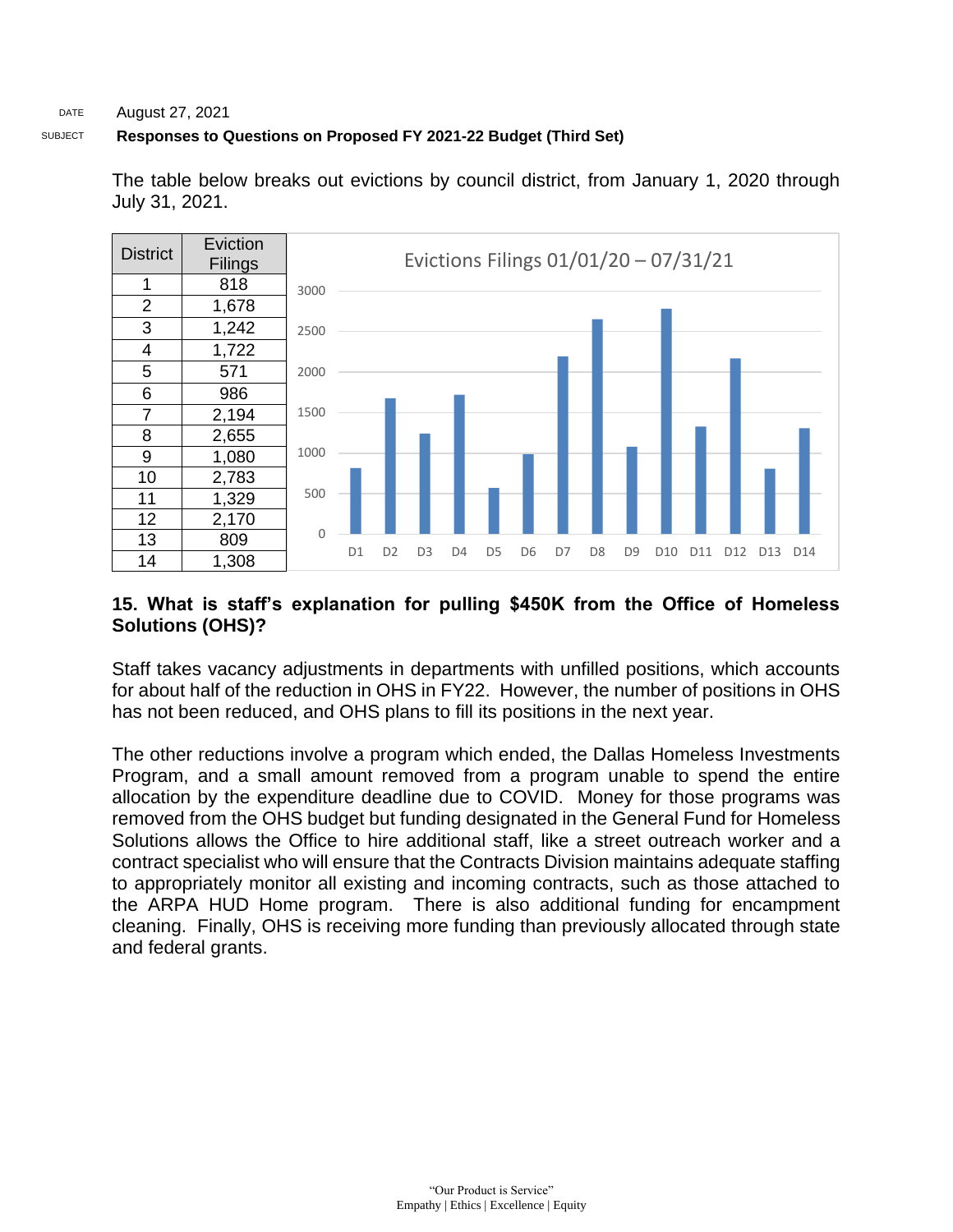# **16. What is the cost to complete a Historic Preservation Plan?**

A preservation plan gives focus and direction to a community's efforts to protect and enhance its historic resources. The cost of a preservation plan would depend upon the scope, which has not been defined for the City of Dallas. Typical preservation plans can range from \$75,000 to \$250,000. However, the Office of Historic Preservation's (OHP) capacity to commence such work is constrained by current workplan obligations relating to City Council adopted recommendations (i.e. Economic Development Policy Transition Period, City Manager's Goals), and more importantly, the lack of a current Historic Resource Survey, a multi-year undertaking that should occur *before* the development of a preservation plan. A preservation plan builds on information developed through historic resource surveys, which lay the groundwork for the formal designation of individual properties or districts. If a preservation plan were to be undertaken externally by a consultant, it would require considerable involvement from OHP, even if OHP were not the authors of the plan.

### **17. Please provide additional information about the budget and proposed fees for the Office of Historic Preservation.**

The FY22 proposed budget for the Office of Historic Preservation (OHP) is \$755,602, which is \$26,805 more than the current year budget. The budget consists primarily of personnel costs for seven positions. The proposed budget also includes revenue to be collected by OHP in the amount of \$68,400. This revenue is from fees. In compliance with the Financial Management Performance Criteria, fees for OHP have been reviewed to determine the full-cost recovery. Fees provide a mechanism to charge the cost of an activity to the user of the service or activity. Full-cost recovery ensures that others that do not use the service or activity do not subsidize the program. The FY22 budget does not recommend full-cost recovery, but instead proposes a lower fee ranging from 6 percent to 25 percent recovery as noted in the table below.

| <b>Proposed Fee</b>                                                                                   | Current<br>Fee: | Fee required for<br><b>Full-Cost</b><br>Recovery | Proposed<br>Fee: | Recovery<br>Rate | Projected<br>Revenue |
|-------------------------------------------------------------------------------------------------------|-----------------|--------------------------------------------------|------------------|------------------|----------------------|
| Certificate of<br>Appropriateness<br>(Type A)                                                         | \$0             | \$1,602                                          |                  | 6%               | \$31,100             |
| Certificate of<br>Appropriateness<br>(Type B)                                                         | \$0             | \$6,555                                          | \$500            | 8%               | \$5,500              |
| Certificate for<br><b>Demolition or Removal</b>                                                       | \$0             | \$3,842                                          | \$400            | 10%              | \$7,200              |
| Certificate of<br>Appropriateness/<br>Certificate for<br>Demolition or Removal<br>(Unauthorized Work) | \$0             | \$2,389                                          | \$600            | 25%              | \$24,600             |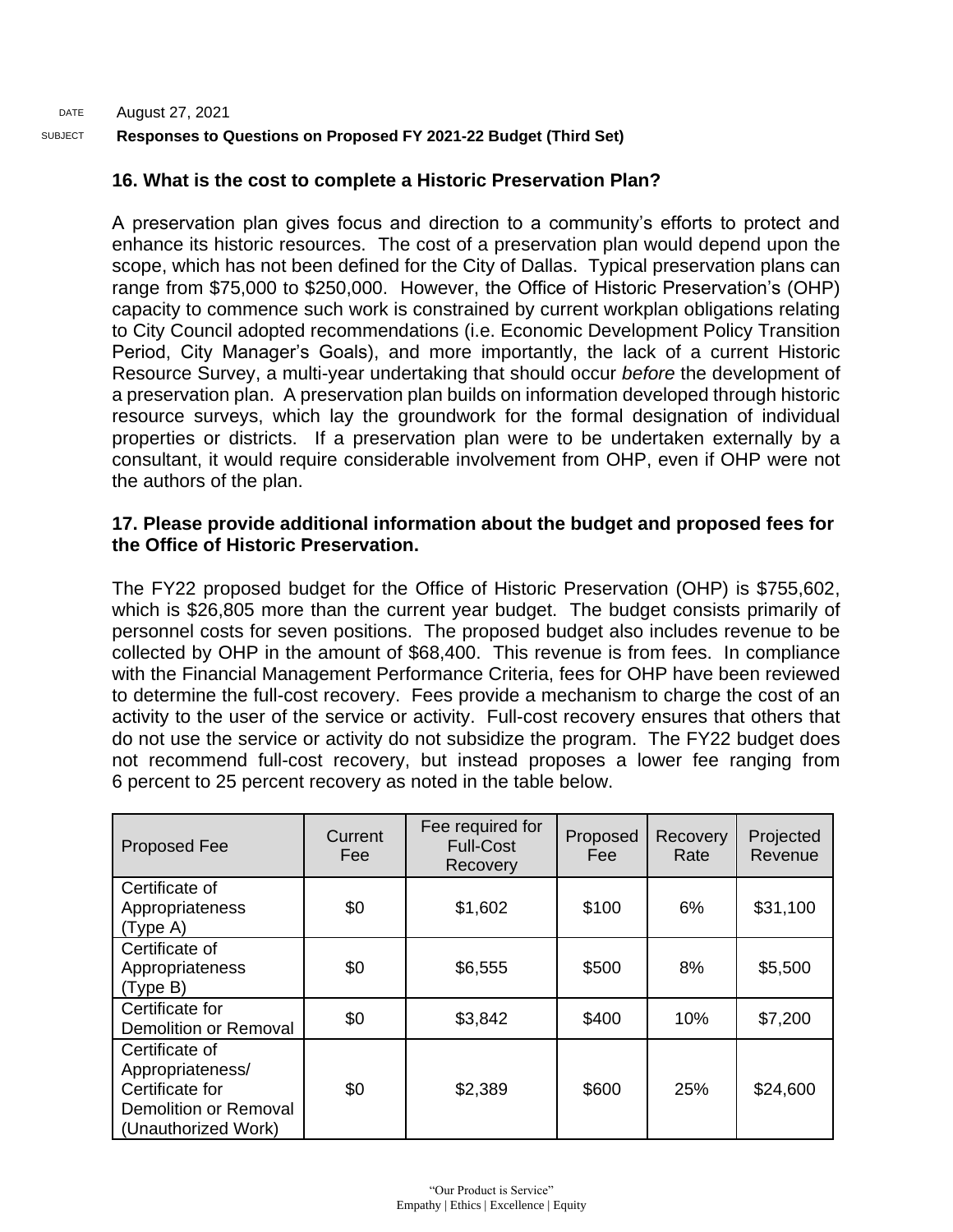# **18. Is the Senior Ombudsman Supplement funded?**

The Senior Ombudsman Program is federally mandated by the Older Americans Act, Title VII, Chapter 2, with the mission to improve quality of life and care for the frail and vulnerable elderly residing in long-term care facilities and promote their health, safety, welfare, and rights. This is accomplished through the advocacy efforts of volunteer and paid certified ombudsmen. The Senior Source administers the program locally under contract with Texas Health and Human Services Commission (HHSC) and receives funding from the state. However, the City funding directly contributes to additional staff, volunteers, and service delivery in 31 nursing homes and 3 assisted living facilities in Dallas, increasing the visits to at least monthly and responding to all complaints and concerns from residents, families, and their own observations.

The City of Dallas is not alone in funding enhanced service delivery for their senior constituencies – Garland and Mesquite also provide funding to expand and enhance the ombudsman program. Each year in Dallas, this funding helps the City serve nearly 800 clients, by providing over 4,000 nursing home visits and investigating and resolving 590 complaints.

# **19. Any chance of getting DART to pay for Senior Rides?**

DART has not allocated funding to pay for the Riders Assistance Program in the City of Dallas. COD's Office of Community Care and Department of Transportation have had conversations with DART about this support. However, they are not planning to fund the program and the program would not continue for Dallas seniors without City funding.

### **20. Is the expectation that neighborhood associations (NAs) and Homeowners Associations (HOAs) maintain alleys they have always neglected realistic? Why are we not investing in neighborhood leadership training then cleaning up alleys if that is what they want?**

Often residents indicate that they do not have the resources to maintain alleys because the alleys are so overgrown. By doing the one-time cleanup, each resident will be at the same starting point and Code Compliance can enforce from there. Additionally, as the 40 trail projects are focused in areas with high frequencies of illegal dumping, as well as their proximity to transit, parks, and schools, it is anticipated that neighborhood trail improvements, which will include closing off the alleys to vehicular traffic using removable bollards, and installation of lighting to address public safety, will incentivize the HOAs/NAs to agree to take responsibility for the long-term maintenance of the trails.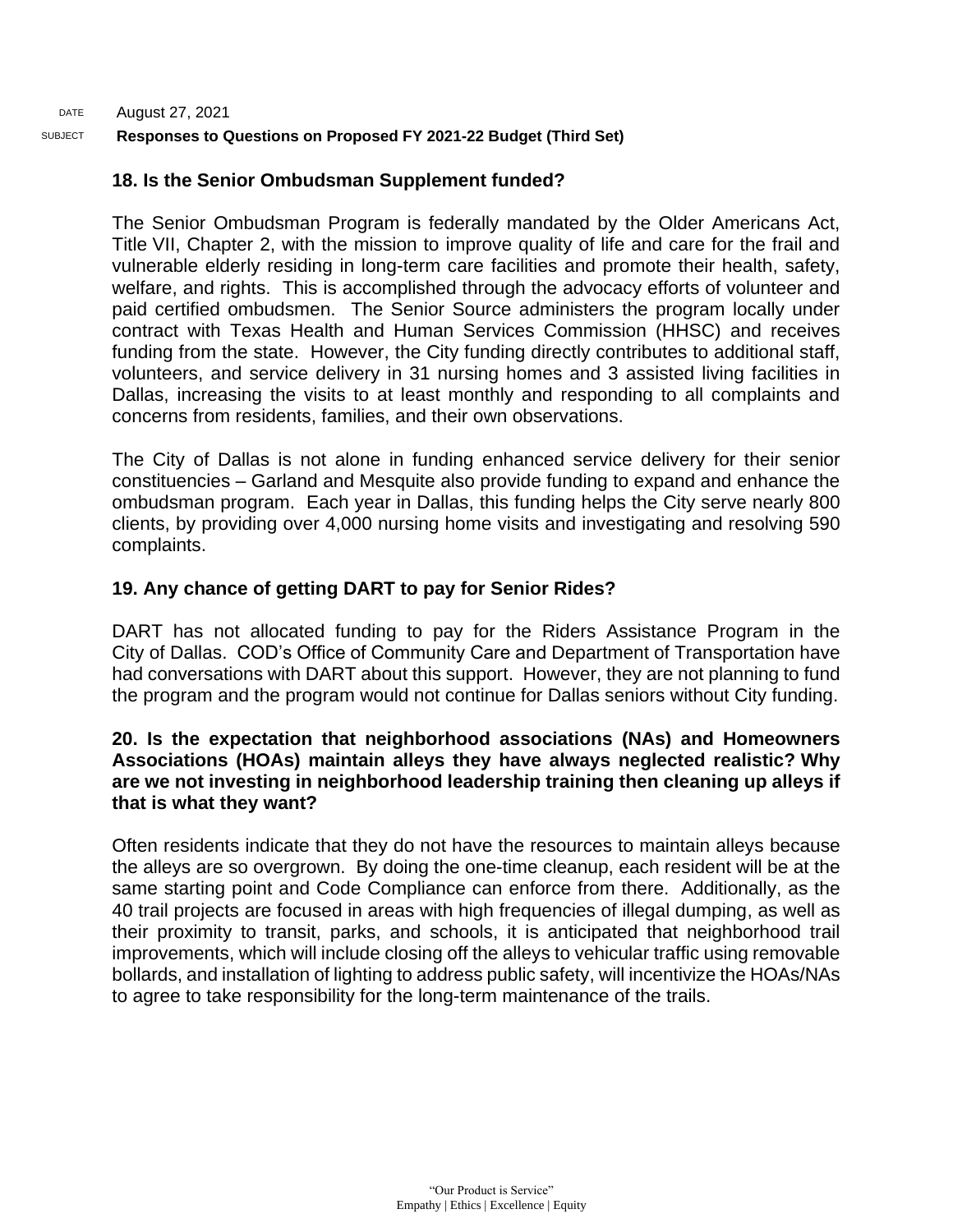DATE August 27, 2021

### SUBJECT **Responses to Questions on Proposed FY 2021-22 Budget (Third Set)**

### **21. How much do we spend on MCC support?**

The proposed FY22 budget for the Mayor and City Council Office is \$5.4 million. This includes:

- 52 positions, including the 15 officeholders
- \$4,242,254 for personnel, salaries, health, and other personnel related expenses
	- $\circ$  \$3.482,051 of this amount is for salaries
	- o \$920,000 for the 15 officeholders' salaries
- \$66,387 for office supplies and postage
- \$1,042,366 for professional development, memberships, printing, and event-related services, including \$35,000 for two Council planning sessions

### **22. Please provide information on the Sanitation laborer contract benefits, temp to perm program, and FreshStart participation.**

The Department of Sanitation Services' contract for temporary labor services with A & Associates, Inc. (A&A) requires that the contractor comply with all federal and state laws requiring the provision of health care benefits and other fringe benefits to its employees. A&A has shared with Sanitation that they offer an essential benefits package, including healthcare benefits, to their employees after their  $60<sup>th</sup>$  day of employment. We have requested further details about the benefits package and will provide when available.

Sanitation facilitates a Truck Driver Trainee (Temp-to-Perm) program twice a year, whereby temporary laborers wishing to obtain a Commercial Driver's License and work full-time with Sanitation are hired and trained by Sanitation staff to prepare them for the state CDL exam. Temporary laborers are selected for the program in groups of five by evaluating their performance, attendance, and overall standing. The program consists of one month of CDL classroom training to obtain a permit, three months of monitored driving, and two months apprenticing in a Sanitation district. This program has been suspended during the COVID-19 pandemic but will be reinitiated in FY 2021-22.

In addition to the Truck Driver Trainee program, Sanitation also participates in the FreshStart Employment Program in partnership with the Office of Workforce Development and the Department of Human Resources. The FreshStart program provides for employment opportunities for individuals returning to their communities from incarceration or with non-incarceration infractions that produce barriers to stable or full-time employment. Individuals may qualify for Sanitation Truck Driver positions through this program.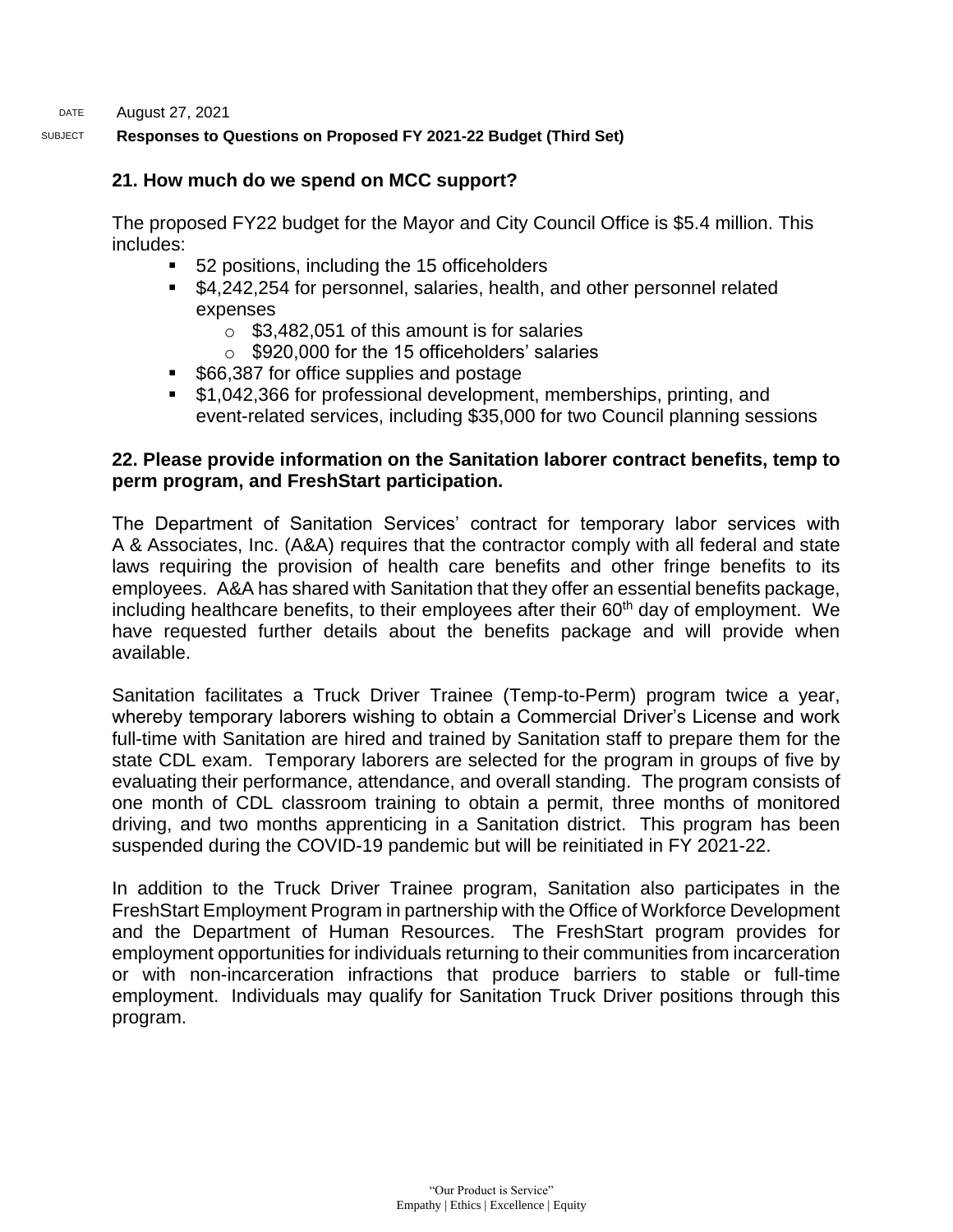### **23. Could we use ARPA funds through revenue replacement to lower the proposed fee increase for Sanitation Services?**

The use of ARPA funds through revenue replacement may be used for Government Services. The Act provide recipients with broad latitude for the provision of Government Services. Government Services can include, but not limited to, maintenance or pay-go funded building of infrastructure, including roads; modernization of cybersecurity, including hardware, software, and protection of critical infrastructure; health services; environmental remediation; school or educational services; and the provision of police, fire, and other public safety services. Sanitation Services may be considered a Government Services and therefore the City could use funding identified under loss of revenue to lower the proposed fee.

The calculation of loss measures revenue loss in the most recent fiscal year to either the recipient's average annual revenue growth over three full fiscal years prior to the COVID-19 public health emergency or a growth adjustment of 4.1 percent. The City Manager's proposed budget allocates \$120 million (total available) based on the growth adjustment of 4.1 percent. Using ARPA to lower the proposed fee increase for Sanitation Services would require a reallocation of the City Manager's proposed use.

Additionally, ARPA funds are one-time and the use of ARPA defers the fee increase to a future fiscal year. Please note, the proposed FY22 fee increase covers additional ongoing cost in the areas below.

| <b>Initiative</b>                                                                                                    | <b>FY22</b><br>Amount | <b>Impact</b><br>on Rate | <b>FY23</b><br>Amount | <b>Impact</b><br>on Rate |
|----------------------------------------------------------------------------------------------------------------------|-----------------------|--------------------------|-----------------------|--------------------------|
| Stabilize the Workforce                                                                                              | \$3,398,112           | \$1.09                   |                       |                          |
| Meet the City policy requirements and<br>labor market conditions                                                     | \$2,234,351           | \$0.71                   |                       |                          |
| Enhance and improve public<br>communication and education                                                            | \$1,336,494           | \$0.47                   | \$385,544             | \$0.14                   |
| Ensure timely service (increase brush<br>and bulky trash contract)                                                   | \$2,400,000           | \$0.84                   |                       |                          |
| Other adjustments*                                                                                                   | \$1,754,617           | \$0.67                   | \$1,235,127           | \$0.65                   |
| <b>Total</b>                                                                                                         | \$11,123,574          | \$3.78                   | \$1,620,671           | \$0.79                   |
| *Other adjustments reflect costs such as employee/retiree health benefits, civilian employee retirement adjustments, |                       |                          |                       |                          |

*civilian merit pay adjustments, and internal service charges such as information technology, fleet maintenance, fuel, workers' compensation, liability, and property insurance.*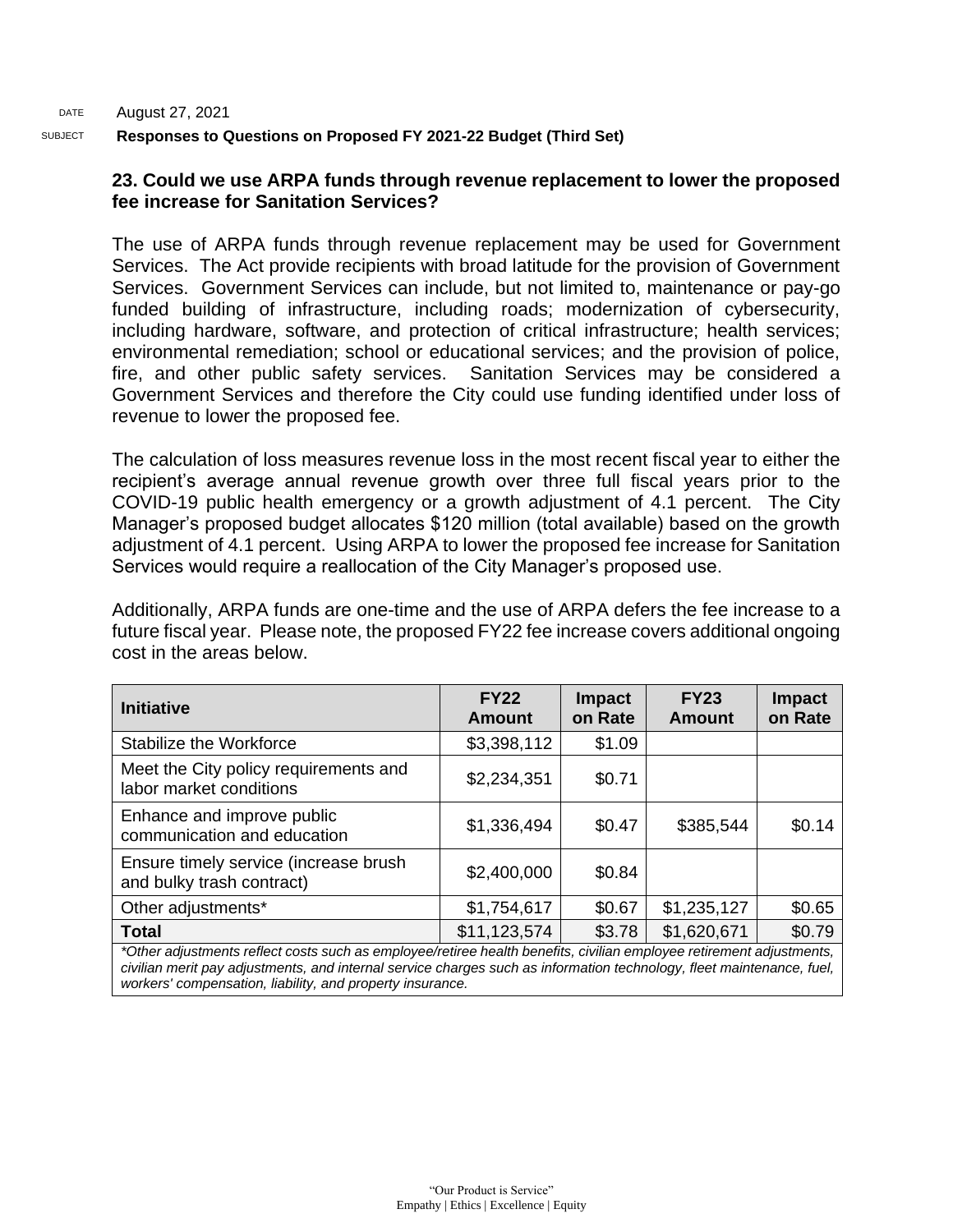### **24. Provide a list of activities paid by the City that are closely aligned to services provided by other governmental entities such as the State, County, School District, or DART?**

Spreadsheet available [here](https://dallascityhall.com/government/Council%20Meeting%20Documents/City-Services-Aligned-Partner-Orgs.xlsx) and attached.

### **25. Which projects will have on-going cost once the ARPA funds are no longer available?**

Ongoing costs total \$15.2 million. A summary document is attached.

We will continue to answer questions we receive on a rolling basis. If you need additional information, please contact me or Jack Ireland, Director of Budget & Management Services.

M. Ellenabith Reich

Chief Financial Officer

[Attachments]

c: T.C. Broadnax, City Manager Chris Caso, City Attorney Mark Swann, City Auditor Bilierae Johnson, City Secretary Preston Robinson, Administrative Judge Kimberly Bizor Tolbert, Chief of Staff

Jon Fortune, Assistant City Manager Majed A. Al-Ghafry, Assistant City Manager Joey Zapata, Assistant City Manager Dr. Eric A. Johnson, Chief of Economic Development and Neighborhood Services M. Elizabeth (Liz) Cedillo-Pereira, Chief of Equity and Inclusion Directors and Assistant Directors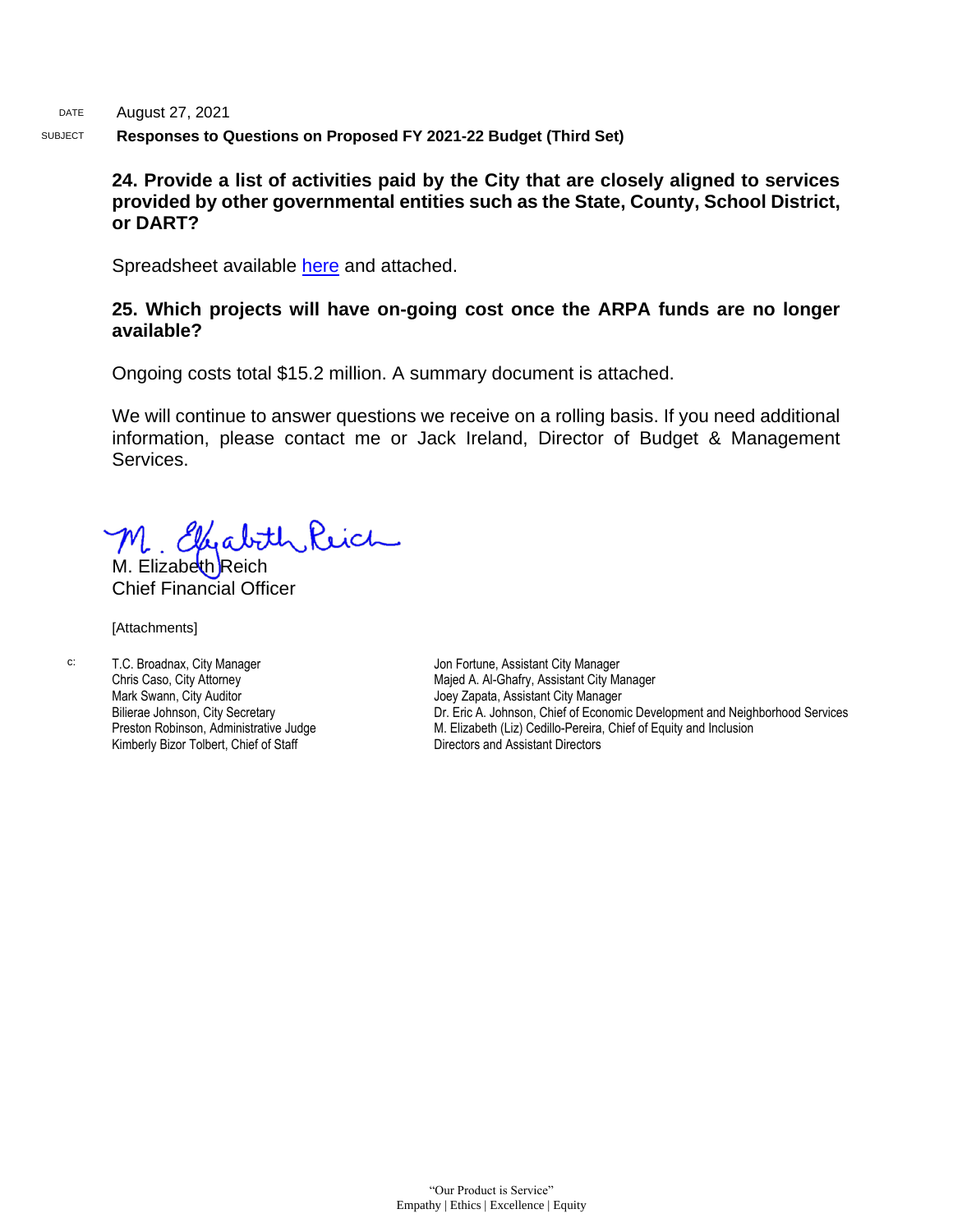| Dept     | Service/Program                              | <b>Description</b>                                                                                                                                                                                                                                                                                                                                                                                                                                                                                                                                                                                                                                                                                                                                           | <b>Funding Source</b> | FY22 Budget |
|----------|----------------------------------------------|--------------------------------------------------------------------------------------------------------------------------------------------------------------------------------------------------------------------------------------------------------------------------------------------------------------------------------------------------------------------------------------------------------------------------------------------------------------------------------------------------------------------------------------------------------------------------------------------------------------------------------------------------------------------------------------------------------------------------------------------------------------|-----------------------|-------------|
| MGT-OCC  | Senior Dental Program                        | The City of Dallas has a partnership with Texas A&M University School of Dentistry that<br>enables more than 1,000 Dallas seniors to receive more than 5,000 dental services and more<br>than 2,000 dental visits. Dallas County does not fund the senior dental program and staff is not<br>aware of a time in which it did. Dental services are often supported through City and/or<br>County governments - examples of cities that contribute funding towards dental health<br>programming include El Paso, Houston and San Antonio.                                                                                                                                                                                                                      | <b>General Fund</b>   | \$250,000   |
| MGT-OCC  | <b>DART Senior Transportation</b><br>Program | With support from the City of Dallas and matching funds from the North Central Texas Council<br>on Governments, DART expanded the DART Rides Rider Assistance Program citywide, after<br>having initially piloted in two zip codes. Under a 3-year agreement, the City's funds are<br>matched by NCTCOG funding for program delivery. OCC is working together with COD<br>Department of Transportation to determine next steps for the program in preparation for the<br>transition at the end of the current term. DART implements this program in other cities using a<br>combination of NCTCOG and those participating city funds.                                                                                                                        | General Fund          | \$137,500   |
| MGT-OCC  | Senior Employment Services                   | The Senior Employment Program offers job training and placement for older adults through a<br>partnership with a local nonprofit. Older adults, once retired, have fixed income and limited<br>potential to earn additional money if needed. They often find that they are not able to meet<br>their needs on their social security and/or retirement savings alone, but similarly may struggle<br>to reenter the workforce which may have changed since they left. Additionally, many adults<br>are working longer past traditional retirement age in order to make ends meet. The County<br>does not support a senior employment program. Workforce Solutions does not implement<br>programming that specifically target older adults.                     | <b>General Fund</b>   | \$137,280   |
| MGT-OCC  | <b>Financial Empowerment</b><br>Centers      | Financial Empowerment Centers offer one-on-one financial counseling as a free public service<br>to enable residents to address financial challenges and plan for their futures. The City of Dallas<br>is supporting the launch of 2 Centers via nonprofit partners aligned with the Cities for Financial<br>Empowerment municipal financial empowerment model through FY21 funding, and FY22<br>funding will enable expansion to an additional 3 sites. Dallas County does not provide funding<br>for this type of service, which is commonly administered in cities throughout the country and<br>across the state of Texas. Cities administering municipal financial empowerment programming<br>include Texas cities like Austin, Houston and San Antonio. | General Fund          | \$1,834,820 |
| MGT-IPSS | <b>Behavioral Health Services</b>            | As part of the R.E.A.L. change initiative this behavioral health program will provide city of<br>Dallas crisis intervention workers the ability to refer individuals to a clinic for behavioral health<br>services, primary care and pharmacy services.                                                                                                                                                                                                                                                                                                                                                                                                                                                                                                      | General Fund          | \$579,337   |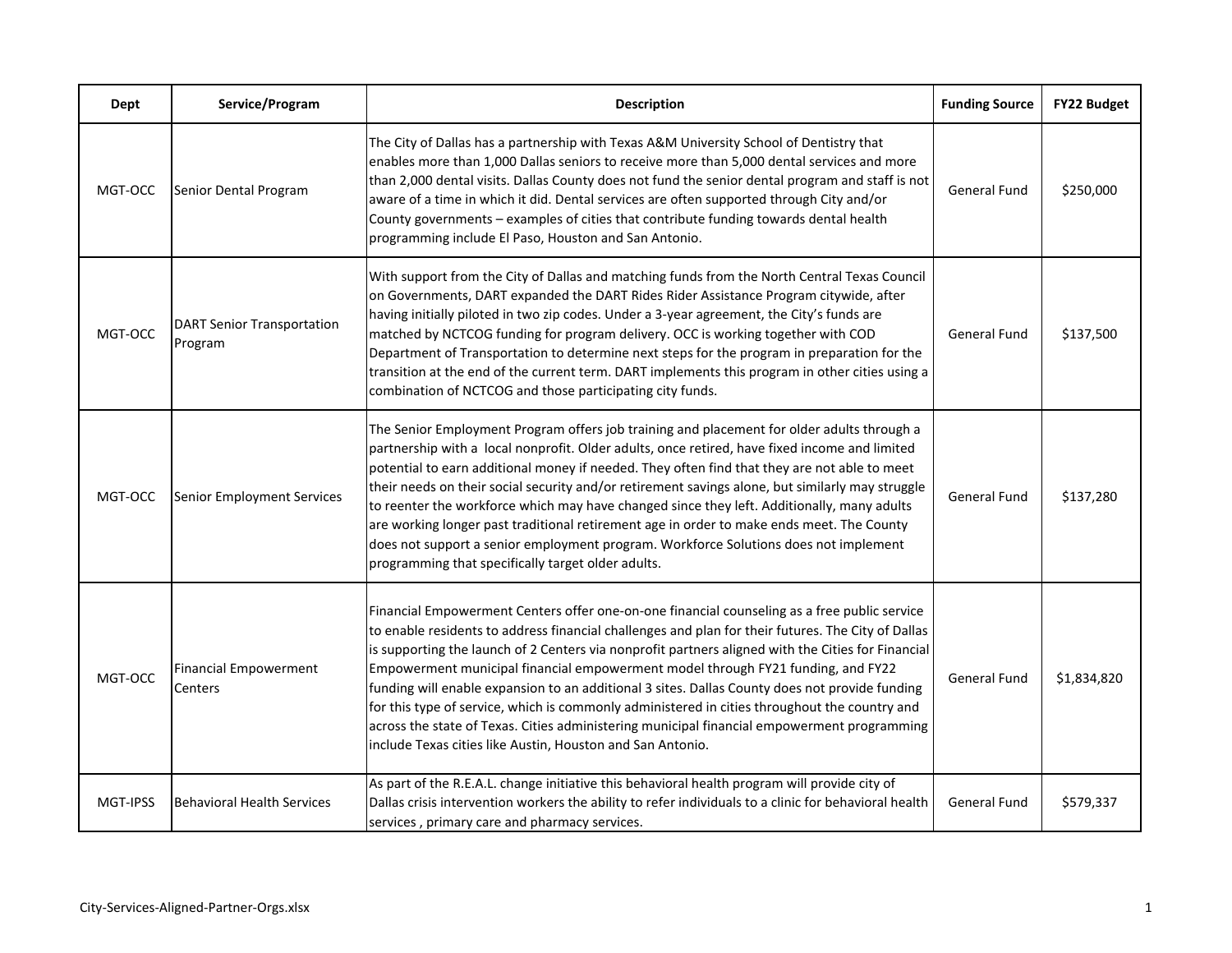| Dept       | Service/Program                     | <b>Description</b>                                                                                                                                                                                                                                                                                                                                                                                         | <b>Funding Source</b> | <b>FY22 Budget</b> |
|------------|-------------------------------------|------------------------------------------------------------------------------------------------------------------------------------------------------------------------------------------------------------------------------------------------------------------------------------------------------------------------------------------------------------------------------------------------------------|-----------------------|--------------------|
| MGT-SBC    | <b>Reentry Program</b>              | More than 600,000 people are released from prison each year, and nearly two-thirds of them<br>will be rearrested within three years of release. To counteract this trend, the City added<br>funding to enhance existing programs that support formerly incarcerated<br>people reentering public life, including housing placement, job skills training, job placement,<br>and wraparound support services. | General Fund          | \$500,000          |
| <b>PBW</b> | Right-of-Way Mowing                 | The Department of Public Works provides supplemental funding for TxDOT right-of-way<br>maintenance. This program is partially reimbursed by the State of Texas. Services include 3<br>mow cycles and 12 litter cycles annually. (Reimbursement from TxDOT - \$1,217,360)                                                                                                                                   | General Fund          | \$2,203,426        |
| <b>DPD</b> | <b>RISD School Resource Officer</b> | School Resource Officer program with Richardson Independent School District. RISD funds the<br>cost of 8 of the 10 Officers. (Revenue from RISD - \$960,415)                                                                                                                                                                                                                                               | General Fund          | \$220,557          |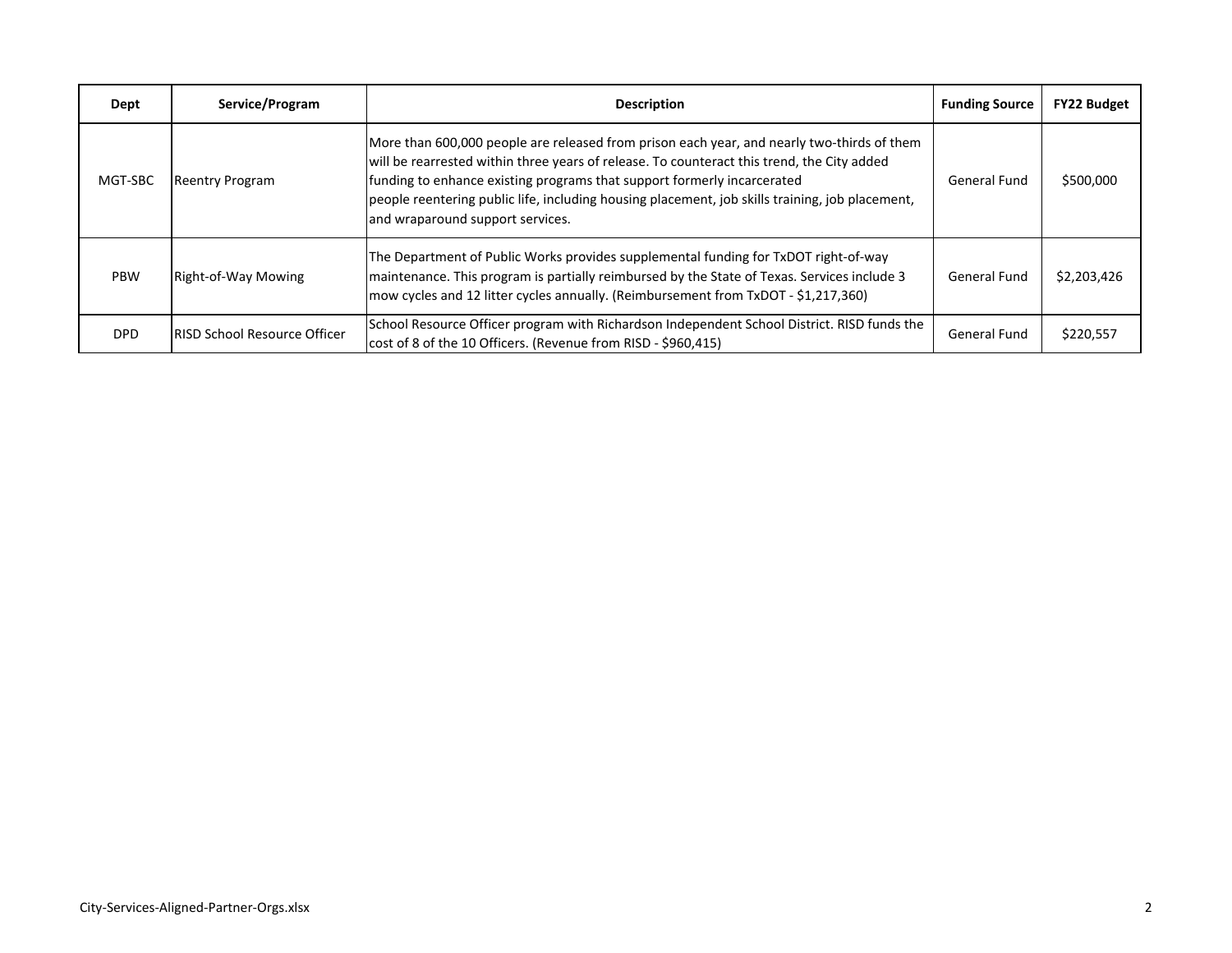| <b>Dept</b> | <b>Use of Funds</b>                                                                                           | <b>Strategic Priority</b>   | <b>Tier</b>                    | <b>Funding Category</b>    | <b>FY22</b>             | <b>FY23</b>       | <b>FY24</b>              | <b>Ongoing Cost</b> |
|-------------|---------------------------------------------------------------------------------------------------------------|-----------------------------|--------------------------------|----------------------------|-------------------------|-------------------|--------------------------|---------------------|
| <b>BMS</b>  | ARPA implementation, compliance, and auditing - funds to be used by BMS,                                      | Government                  | Tier 2 - Budget Sustainability | <b>Government Services</b> | 4,500,000               |                   |                          |                     |
|             | Procurement, and Community Care over FY22, FY23, and FY24; approximately                                      | Performance & Financial     |                                |                            |                         |                   |                          |                     |
|             | \$1.5M per year for 3 years.                                                                                  | Management                  |                                |                            |                         |                   |                          |                     |
|             |                                                                                                               |                             |                                |                            |                         |                   |                          |                     |
| BMS/ITS     | Replace AMS financial system.                                                                                 | Government                  | Tier 2 - Budget Sustainability | <b>Government Services</b> | 2,500,000               |                   |                          | 650,000             |
|             |                                                                                                               | Performance & Financial     |                                |                            |                         |                   |                          |                     |
|             |                                                                                                               | Management                  |                                |                            |                         |                   |                          |                     |
|             |                                                                                                               |                             |                                |                            |                         |                   |                          |                     |
|             | <b>Budget &amp; Management Services Total</b>                                                                 |                             |                                |                            | 7,000,000               | $\sim$            | $\omega$                 | 650,000             |
| <b>BSD</b>  | Purchase an expandable generator monitoring system.                                                           | Government                  | Tier 2 - Budget Sustainability | <b>Government Services</b> |                         | 165,000           |                          | 2,600               |
|             |                                                                                                               | Performance & Financial     |                                |                            |                         |                   |                          |                     |
|             |                                                                                                               | Management                  |                                |                            |                         |                   |                          |                     |
|             |                                                                                                               |                             |                                |                            |                         |                   |                          |                     |
| <b>BSD</b>  | Facility retrofits - air filtration improvements, remote monitoring and control,                              | Transportation and          | Tier 1 - Immediate Relief      | <b>Direct Services</b>     | 21,000,000              | ä,                | $\blacksquare$           | 15,000              |
|             | and duct cleaning, etc.                                                                                       | Infrastructure              |                                |                            |                         |                   |                          |                     |
| <b>CTS</b>  | <b>Building Services Total</b>                                                                                |                             |                                | <b>Government Services</b> | 21,000,000<br>6,425,750 | 165,000<br>$\sim$ | $\sim$<br>$\sim$         | 17,600<br>$\sim$    |
|             | Security Assessment Funding - All Recommendations for Group A.<br><b>Court &amp; Detention Services Total</b> | <b>Public Safety</b>        | Tier 2 - Budget Sustainability |                            | 6,425,750               | $\sim$            | $\sim$                   | $\sim$              |
| <b>DFR</b>  | Ensure all Dallas firefighters have completed paramedic school by eliminating the Public Safety               |                             | Tier 1 - Immediate Relief      | <b>Direct Services</b>     | 8,500,000               |                   | $\sim$                   |                     |
|             | backlog of paramedic training.                                                                                |                             |                                |                            |                         |                   |                          |                     |
| <b>DFR</b>  | Ensure Dallas rescue vehicles are ready to respond by replacing 35 rescues with                               | <b>Public Safety</b>        | Tier 1 – Immediate Relief      | <b>Direct Services</b>     | 11,500,000              |                   |                          | $\sim$              |
|             | stretcher, LifePak15, and disinfecting UV equipment.                                                          |                             |                                |                            |                         |                   |                          |                     |
| <b>DFR</b>  | Equip Dallas Fire-Rescue to meet public health heeds, including handheld radios, Public Safety                |                             | Tier 1 – Immediate Relief      | <b>Direct Services</b>     | 5,000,000               | ÷.                | $\sim$                   | $\sim$              |
|             | chest compression devices, priority dispatch software, and medication inventory                               |                             |                                |                            |                         |                   |                          |                     |
|             | management systems.                                                                                           |                             |                                |                            |                         |                   |                          |                     |
| <b>DFR</b>  | Equipment for Right Care program.                                                                             | <b>Public Safety</b>        | Tier 2 - Budget Sustainability | <b>Government Services</b> |                         | 200,000           | $\sim$                   |                     |
|             | <b>Dallas Fire Rescue Total</b>                                                                               |                             |                                |                            | 25,000,000              | 200,000           | $\omega_{\rm c}$         |                     |
| DPD         | Purchase additional body-worn cameras - 250 in FY22 and 250 in FY23.                                          | <b>Public Safety</b>        | Tier 2 - Budget Sustainability | <b>Government Services</b> | 365,002                 | 363,666           | $\sim$                   | 395,505             |
| <b>DPD</b>  | Purchase camera equipment for interview rooms - 19 in FY22 and 32 in FY23.                                    | <b>Public Safety</b>        | Tier 2 - Budget Sustainability | <b>Government Services</b> | 303,645                 | 644,864           | $\sim$                   |                     |
|             |                                                                                                               |                             |                                |                            |                         |                   |                          |                     |
| <b>DPD</b>  | Replacement 923 taser and buy 243 additional taser for total 1,166.                                           | <b>Public Safety</b>        | Tier 2 - Budget Sustainability | <b>Government Services</b> | $\sim$                  | 1,400,000         | $\overline{\phantom{a}}$ | $\sim$              |
| <b>DPD</b>  | Software for property room.                                                                                   | <b>Public Safety</b>        | Tier 2 - Budget Sustainability | <b>Government Services</b> |                         | 300,000           |                          | $\sim$              |
| <b>DPD</b>  | Police overtime*                                                                                              | <b>Public Safety</b>        | Tier 2 - Budget Sustainability | <b>Government Services</b> | 8,500,000               | 8,500,000         | 8,500,000                | $\sim$              |
| <b>DPD</b>  | <b>Squad Cars</b>                                                                                             | <b>Public Safety</b>        | Tier 2 - Budget Sustainability | <b>Government Services</b> | 8,000,000               | 8,000,000         | 8,000,000                | 8,000,000           |
| <b>DPD</b>  | Uniform/equipment cost for new police recruits - 100 in FY22 and 100 in FY23.                                 | <b>Public Safety</b>        | Tier 2 - Budget Sustainability | <b>Government Services</b> | 995,000                 | 995,000           |                          |                     |
|             |                                                                                                               |                             |                                |                            |                         |                   |                          |                     |
|             | <b>Dallas Police Department Total</b>                                                                         |                             |                                |                            | 18,163,647              | 20,203,530        | 16,500,000               | 8,395,505           |
| <b>DWU</b>  | DWU unserved areas - extending water and sewer service to occupied areas of                                   | Transportation and          | Tier 5 - Big Swings            | <b>Direct Services</b>     | 37,426,891              |                   |                          |                     |
|             | the city that are currently unserved.                                                                         | Infrastructure              |                                |                            |                         |                   |                          |                     |
|             | <b>Dallas Water Utilities Total</b>                                                                           |                             |                                |                            | 37,426,891              | $\sim$            |                          | $\sim$              |
| ECO         | Operation of new economic development corporation including 10 non-City                                       | <b>Economic Development</b> | Tier 2 - Budget Sustainability | <b>Government Services</b> | 2,000,000               | 3,000,000         | 2,000,000                | $\sim$              |
|             | positions.                                                                                                    |                             |                                |                            |                         |                   |                          |                     |
|             | <b>Office of Economic Development Total</b>                                                                   |                             |                                |                            | 2,000,000               | 3,000,000         | 2,000,000                | $\sim$              |
| HOU         | Water and sewer infrastructure in partnership with development of affordable                                  | Housing and Homeless        | Tier $5 - Big$ Swings          | <b>Direct Services</b>     | 10,000,000              | $\sim$            |                          | $\sim$              |
|             | housing units.                                                                                                | Solutions                   |                                |                            |                         |                   |                          |                     |
|             | Housing and Neighborhood Revitalization Total                                                                 |                             |                                |                            | 10,000,000              |                   |                          |                     |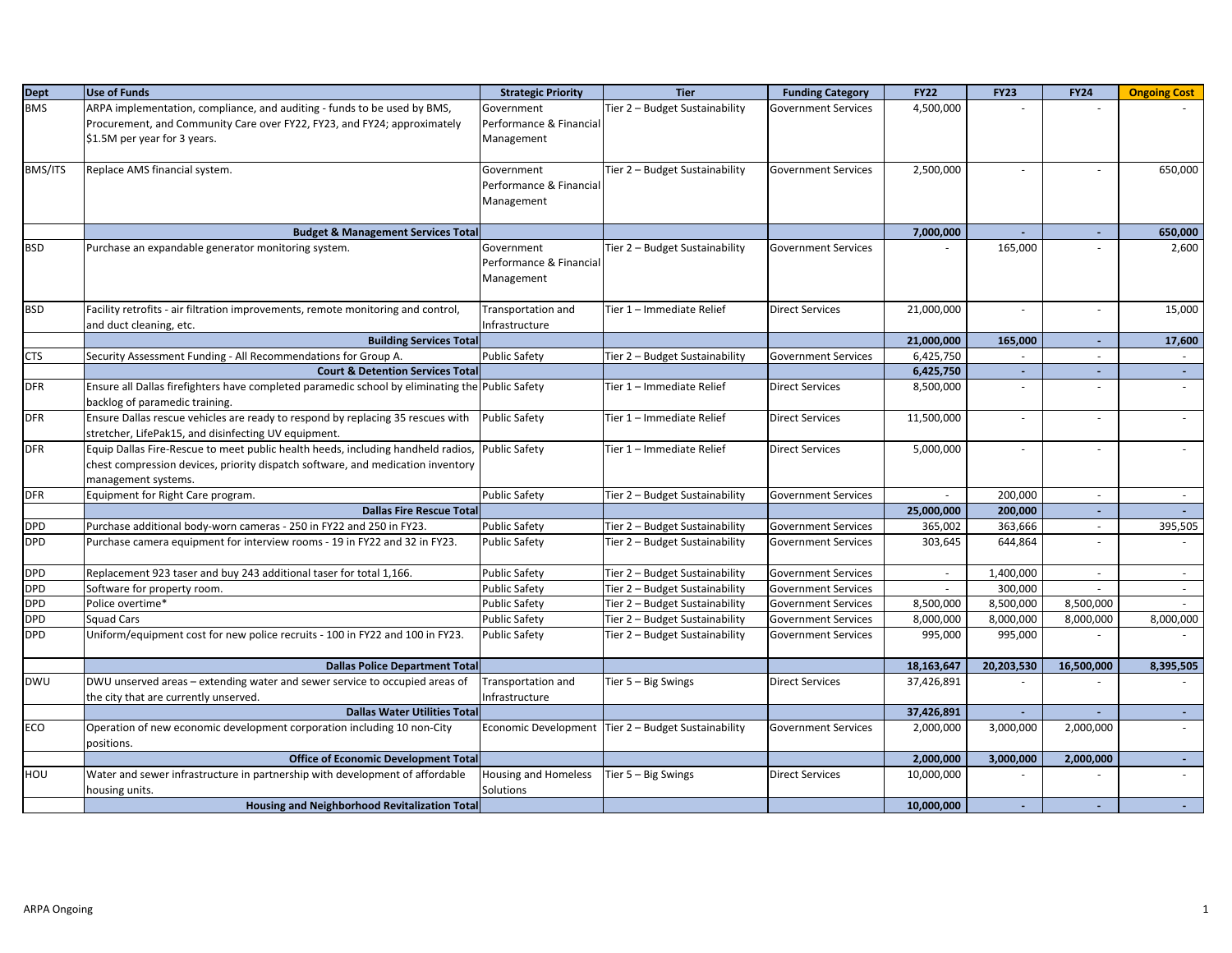| Dept<br>ITS | <b>Use of Funds</b>                                                                                         | <b>Strategic Priority</b>   | <b>Tier</b>                    | <b>Funding Category</b>    | <b>FY22</b> | <b>FY23</b> | <b>FY24</b> | <b>Ongoing Cost</b> |
|-------------|-------------------------------------------------------------------------------------------------------------|-----------------------------|--------------------------------|----------------------------|-------------|-------------|-------------|---------------------|
|             | On-going maintenance and support of business technology initiatives purchased                               | Government                  | Tier 3 - Service Delivery      | <b>Direct Services</b>     | 2,388,774   |             |             | 1,300,000           |
|             | with CARES funds (A/P management, workforce management, interactive                                         | Performance & Financial     |                                |                            |             |             |             |                     |
|             | calendaring, online event licensing, 311 mobile alerts, chatbot, tableau data                               | Management                  |                                |                            |             |             |             |                     |
|             | analytics). Funds to be used in FY22 and FY23, with future cost approximately                               |                             |                                |                            |             |             |             |                     |
|             | \$1.3M per year.                                                                                            |                             |                                |                            |             |             |             |                     |
| <b>ITS</b>  | Ongoing maintenance and support of security initiatives purchased with CARES                                | Government                  | Tier 3 - Service Delivery      | <b>Direct Services</b>     | 3,250,949   |             |             | 2,300,000           |
|             | funds (Okta, Malwarebytes, Nozomi, IXIA, Cisco workload optimizer, Net Scout)                               | Performance & Financial     |                                |                            |             |             |             |                     |
|             | Funds to be used in FY22 and FY23, with future cost approximately \$2.3M per                                | Management                  |                                |                            |             |             |             |                     |
|             | year.                                                                                                       |                             |                                |                            |             |             |             |                     |
| <b>ITS</b>  | Ongoing maintenance and support for desktop and teleworking related                                         | Government                  | Tier 3 - Service Delivery      | <b>Direct Services</b>     | 3,289,454   |             |             | 1,600,000           |
|             | initiatives purchased with CARES funding (adobe, electronic signatures, Beyond                              | Performance & Financial     |                                |                            |             |             |             |                     |
|             | Trust, Cisco Web-ex, laptop security software, digital divide public use laptop                             | Management                  |                                |                            |             |             |             |                     |
|             | support). Funds to be used in FY22 and FY23, with future cost approximately                                 |                             |                                |                            |             |             |             |                     |
|             | \$1.6M per year.                                                                                            |                             |                                |                            |             |             |             |                     |
| <b>ITS</b>  | Ongoing maintenance and support of Network Initiatives purchased with CARES                                 | Government                  | Tier 3 - Service Delivery      | <b>Direct Services</b>     | 650,000     |             |             | 325,000             |
|             | (digital divide public WiFi sites, mobile devices, and hot spots). Funds to be used Performance & Financial |                             |                                |                            |             |             |             |                     |
|             | in FY22 and FY23, with future cost approximately \$325,000 per year.                                        | Management                  |                                |                            |             |             |             |                     |
|             |                                                                                                             |                             |                                |                            |             |             |             |                     |
| <b>ITS</b>  | Funding for network cabling cleanup/assessments and expansion of PBW digital                                | Government                  | Tier 3 - Service Delivery      | <b>Direct Services</b>     | 2,347,280   |             |             |                     |
|             | divide network connectivity. One-time cost.                                                                 | Performance & Financial     |                                |                            |             |             |             |                     |
|             |                                                                                                             | Management                  |                                |                            |             |             |             |                     |
|             |                                                                                                             |                             |                                |                            |             |             |             |                     |
| <b>ITS</b>  | Funding for bandwidth upgrades at various public safety and citizen-facing                                  | Government                  | Tier 3 - Service Delivery      | <b>Direct Services</b>     | 3,073,543   |             |             |                     |
|             | facilities. One-time cost.                                                                                  | Performance & Financial     |                                |                            |             |             |             |                     |
|             |                                                                                                             | Management                  |                                |                            |             |             |             |                     |
|             |                                                                                                             |                             |                                |                            |             |             |             |                     |
|             | <b>Information Technology Services Total</b>                                                                |                             |                                |                            | 15,000,000  | $\sim$      | $\sim$      | 5,525,000           |
| <b>LIB</b>  | Funds for Library Strategic and Facility Master Plan to be matched by private                               | Workforce, Education        | Tier 2 - Budget Sustainability | <b>Government Services</b> | 250,000     | $\omega$    |             |                     |
|             | funds.                                                                                                      | and Equity                  |                                |                            |             |             |             |                     |
|             | <b>Library Total</b>                                                                                        |                             |                                |                            | 250,000     | $\sim$      | $\sim$      |                     |
| MGT/COM     | Communication and outreach                                                                                  | Government                  | Tier 2 - Budget Sustainability | <b>Government Services</b> | 3,000,000   |             |             |                     |
|             |                                                                                                             | Performance & Financial     |                                |                            |             |             |             |                     |
|             |                                                                                                             | Management                  |                                |                            |             |             |             |                     |
|             |                                                                                                             |                             |                                |                            |             |             |             |                     |
| MGT/OCC     | Support people in crisis by providing mental health care, children/family services,                         | Workforce, Education        | Tier 1 - Immediate Relief      | <b>Direct Services</b>     | 25,900,000  |             |             |                     |
|             | food/essentials assistance, benefits/financial navigation, and contract                                     | and Equity                  |                                |                            |             |             |             |                     |
|             | oversight/technology (equity distribution).                                                                 |                             |                                |                            |             |             |             |                     |
| MGT/OCC     | Provide City Council District funding for relief to small businesses, nonprofits, or                        | Workforce, Education        | Tier 1 - Immediate Relief      | <b>Direct Services</b>     | 16,000,000  |             |             |                     |
|             | impacted industries based on established criteria.                                                          | and Equity                  |                                |                            |             |             |             |                     |
| MGT/OEI     | Conduct needs assessment and form focus groups targeting veteran community                                  | Housing and Homeless        | Tier 2 - Budget sustainability | <b>Government Services</b> |             | 75,000      |             |                     |
|             |                                                                                                             | Solutions                   |                                |                            |             |             |             |                     |
| MGT/OEI     | Provide eviction assistance services to individuals impacted by COVID-19                                    | Workforce, Education        | Tier 1 - Immediate Relief      | <b>Direct Services</b>     | 500,000     |             |             |                     |
|             | (\$250,000 in CDBG).                                                                                        | and Equity                  |                                |                            |             |             |             |                     |
| MGT/OEI     | Bridging the digital divide                                                                                 | Workforce, Education        | Tier 4 - Regional partnerships | <b>Direct Services</b>     | 40,000,000  |             |             |                     |
|             |                                                                                                             | and Equity                  |                                |                            |             |             |             |                     |
| MGT/OEM     | Purchase 1 mobile generator to supplement 13 others planned.                                                | <b>Housing and Homeless</b> | Tier 2 - Budget sustainability | <b>Government Services</b> | 80,000      |             |             |                     |
|             |                                                                                                             | Solutions                   |                                |                            |             |             |             |                     |
|             | MGT/OEM COVID-19 testing and vaccination - OEM, DPD, and DFR cost.                                          | <b>Public Safety</b>        | Tier 1 - Immediate Relief      | <b>Direct Services</b>     | 16,000,000  |             |             |                     |